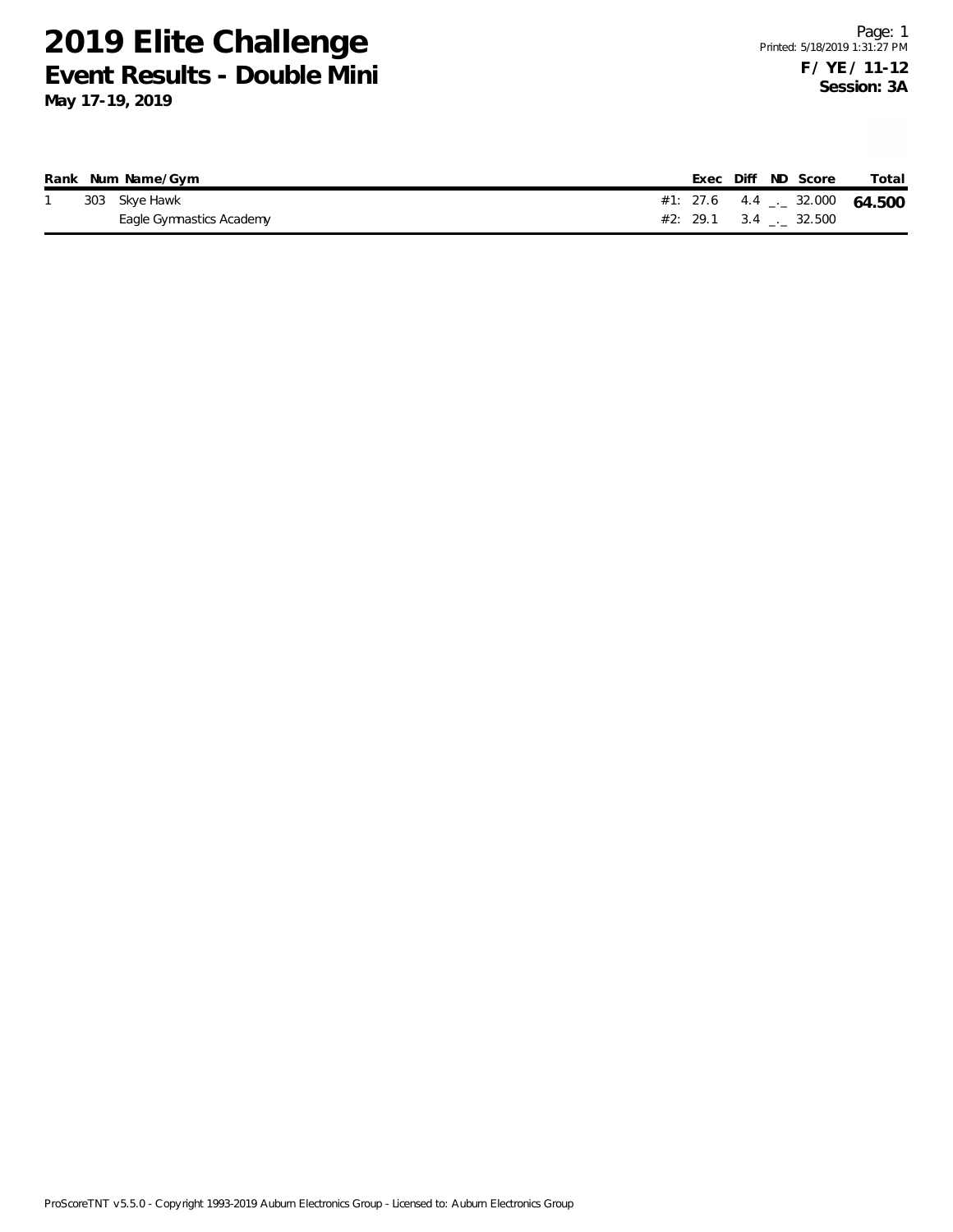|   |     | Rank Num Name/Gym                         | Exec                 | Diff | ND Score                                 | Total  |
|---|-----|-------------------------------------------|----------------------|------|------------------------------------------|--------|
|   | 163 | Jayce Percival<br><b>Gymnast Factory</b>  | #1: 28.2<br>#2: 28.2 |      | $7.6$ $_{--}$ 35.800<br>$7.2$ _._ 35.400 | 71.200 |
| 2 | 161 | Ryan Maccagnan<br><b>Stars Gymnastics</b> | #1: 28.5<br>#2: 28.2 |      | $6.8 - 0.3$ 35.000<br>$7.2$ _._ 35.400   | 70.400 |
| 3 | 156 | Cristian Orth<br>So Cal TTC               | #1: 28.5<br>#2: 28.5 |      | 5.2 -0.3 33.400<br>5.6 . 34.100          | 67.500 |
| 4 | 159 | <b>Braxton Higgins</b><br>Skywalkers      | #1: 28.2<br>#2: 27.9 |      | $6.0$ $-.$ 34.200<br>5.6 -0.9 32.600     | 66.800 |
| 5 | 311 | Van Larson<br>Air Sports                  | #1: 27.0<br>#2: 27.3 |      | $6.0 - 1.2$ 31.800<br>$5.2$ $-.$ 32.500  | 64.300 |
| 6 | 157 | Alexander Cole<br>Dynamite Gymnastics     | #1: 28.5<br>#2: 20.1 |      | 4.4 $\qquad$ 32.900<br>2.8 . 22.900      | 55.800 |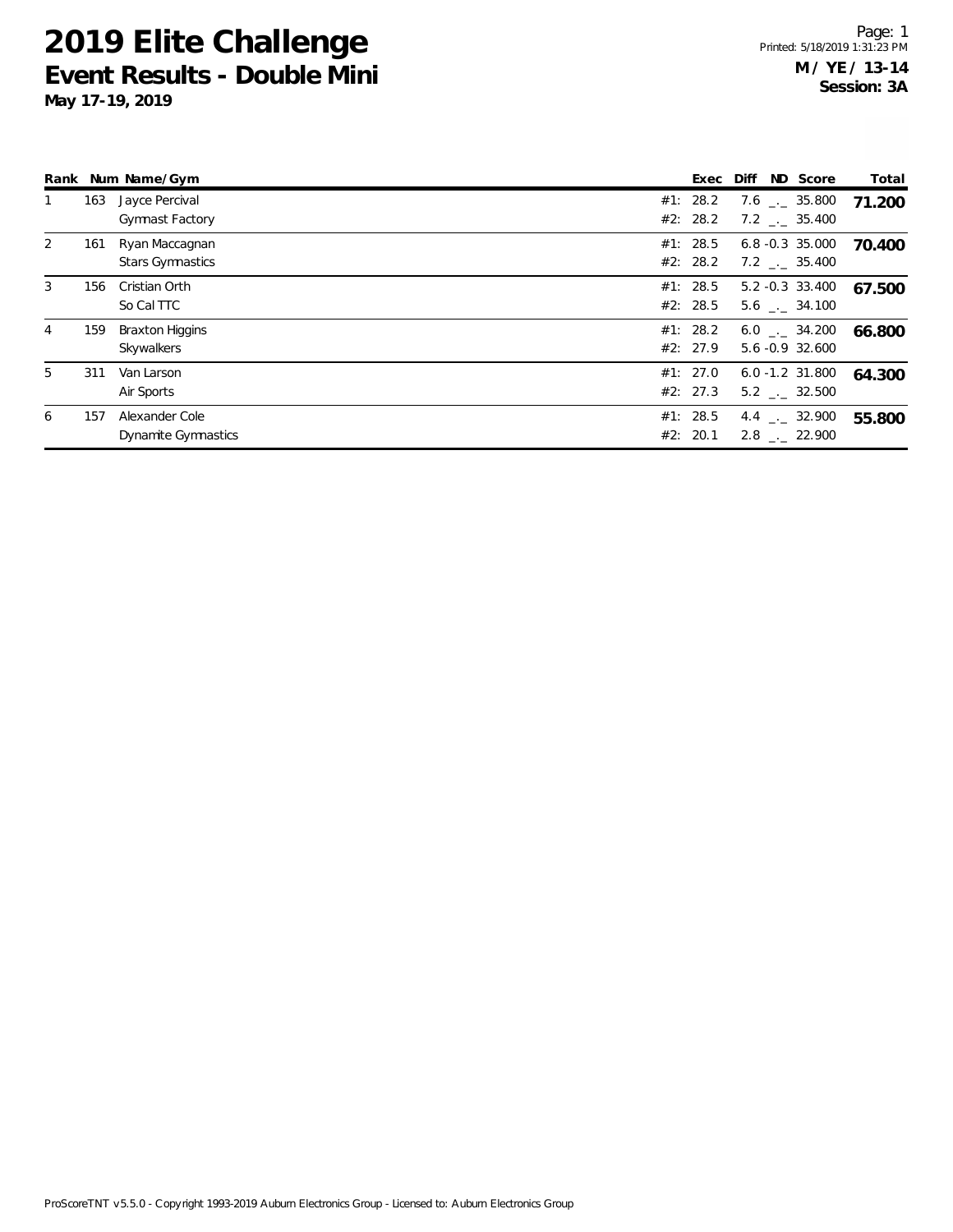|                |     | Rank Num Name/Gym                                 |     | Exec                 | ND Score<br>Diff                                           | Total  |
|----------------|-----|---------------------------------------------------|-----|----------------------|------------------------------------------------------------|--------|
|                | 313 | Lotta Mozes<br>Air Sports                         |     | #1: 28.2<br>#2: 28.2 | $5.6$ _ 33.800<br>$6.0$ _ 34.200                           | 68.000 |
| 2              | 304 | Sahanna Doherty<br>Fox Valley T & T               |     | #1: 27.9<br>#2: 27.9 | $5.6$ $_{\leftarrow}$ 33.500<br>4.8 $_{\leftarrow}$ 32.700 | 66.200 |
| 3T             | 307 | Ava Binkowski<br>Elite Sports Complex Inc.        |     | #1: 27.9<br>#2: 28.2 | 4.8 $_{\leftarrow}$ 32.700<br>4.8 $\_\_$ 33.000            | 65.700 |
| 4T             | 158 | Madison Zander<br>Let It Shine Gymnastics         |     | #1: 28.2<br>#2: 27.9 | 4.8 $_{\leftarrow}$ 33.000<br>4.8 $\qquad$ 32.700          | 65.700 |
| 5              | 277 | Logan McCoy<br>Elite Trampoline Academy           |     | #1: 28.5<br>#2: 27.9 | 4.4 $\frac{1}{2}$ 32.900<br>4.4 $\frac{1}{2}$ 32.300       | 65.200 |
| 6              | 155 | Reese Nichols<br>Kris Power Tumbling              |     | #1: 27.6<br>#2: 28.5 | 4.8 -1.2 31.200<br>4.0 $_{\leftarrow}$ 32.500              | 63.700 |
| $\overline{7}$ | 314 | Morgan VanDyck<br>Fox Valley T & T                |     | #1: 27.9<br>#2: 27.9 | 4.4 $\qquad$ 32.300<br>$3.2$ $_{\leftarrow}$ 31.100        | 63.400 |
| 8              | 308 | Rylee Chapman<br>3T1                              |     | #1: 27.6<br>#2: 27.6 | 4.4 $\qquad$ 32.000<br>4.4 - 0.9 31.100                    | 63.100 |
| 9              | 309 | Alexis Gustavson<br>Powerhouse TNT Gymnastics     |     | #1: 27.3<br>#2: 27.6 | 4.8 -1.5 30.600<br>4.4 $\qquad$ 32.000                     | 62.600 |
| 10             | 306 | Rosalie Thongphay<br>Scottsdale Gymnastics        |     | #1: 27.3<br>#2: 27.3 | 4.4 -0.9 30.800<br>$5.2 - 1.2$ 31.300                      | 62.100 |
| 11             | 310 | <b>Emily Landers</b><br>Top Star Training Center  |     | #1: 27.9<br>#2: 26.7 | 4.8 $\_\_$ 32.700<br>2.0 -0.3 28.400                       | 61.100 |
| 12             | 162 | Holly Richardson<br>Airborne Gymnastics and Dance | #2: | #1: 27.9<br>0.0      | $3.7$ $_{\leftarrow}$ 31.600<br>$0.0$ _._ 0.000            | 31.600 |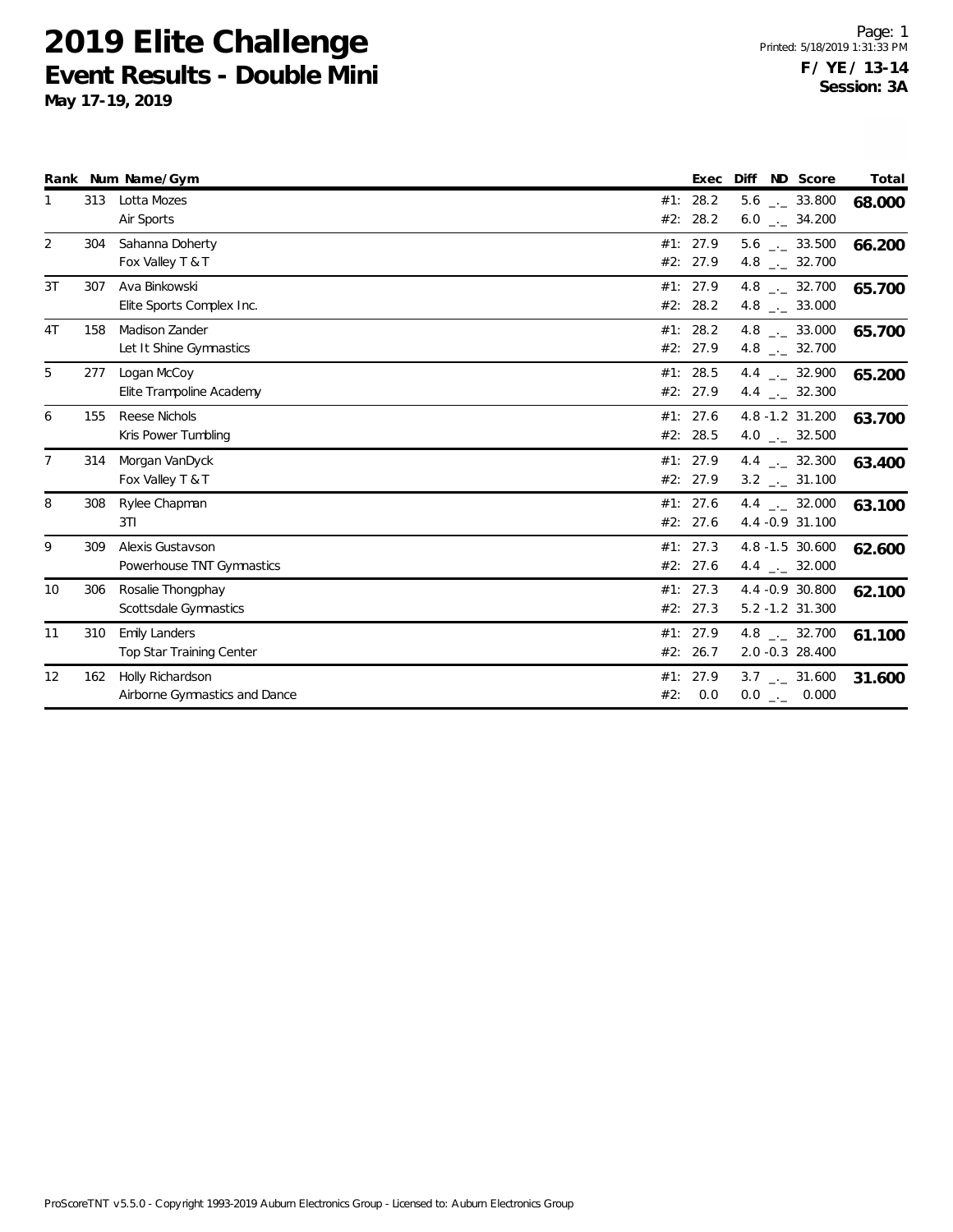**May 17-19, 2019**

|   |     | Rank Num Name/Gym                         | Exec                 | ND Score<br>Diff                                | Total  |
|---|-----|-------------------------------------------|----------------------|-------------------------------------------------|--------|
|   | 139 | Smith Light<br><b>Integrity Athletics</b> | #1: 28.5<br>#2: 27.9 | $5.6$ $_{\sim}$ 34.100<br>$6.4 - 0.3$ 34.000    | 68.100 |
| 2 | 284 | Dylan McGuire<br>Trevino's Gymnastics     | #1: 27.9<br>#2: 27.9 | $6.0$ $_{\leftarrow}$ 33.900<br>6.4 -0.9 33.400 | 67.300 |
| 3 | 138 | Derek Smegal<br>Dynamite Gymnastics       | #1: 27.9<br>#2: 28.5 | 5.2 -0.9 32.200<br>4.8 . 33.300                 | 65.500 |
| 4 | 115 | Chris Butler<br>Dynamite Gymnastics       | #1: 27.6<br>#2: 27.3 | 5.2 -0.3 32.500<br>4.4 - 0.9 30.800             | 63.300 |

ProScoreTNT v5.5.0 - Copyright 1993-2019 Auburn Electronics Group - Licensed to: Auburn Electronics Group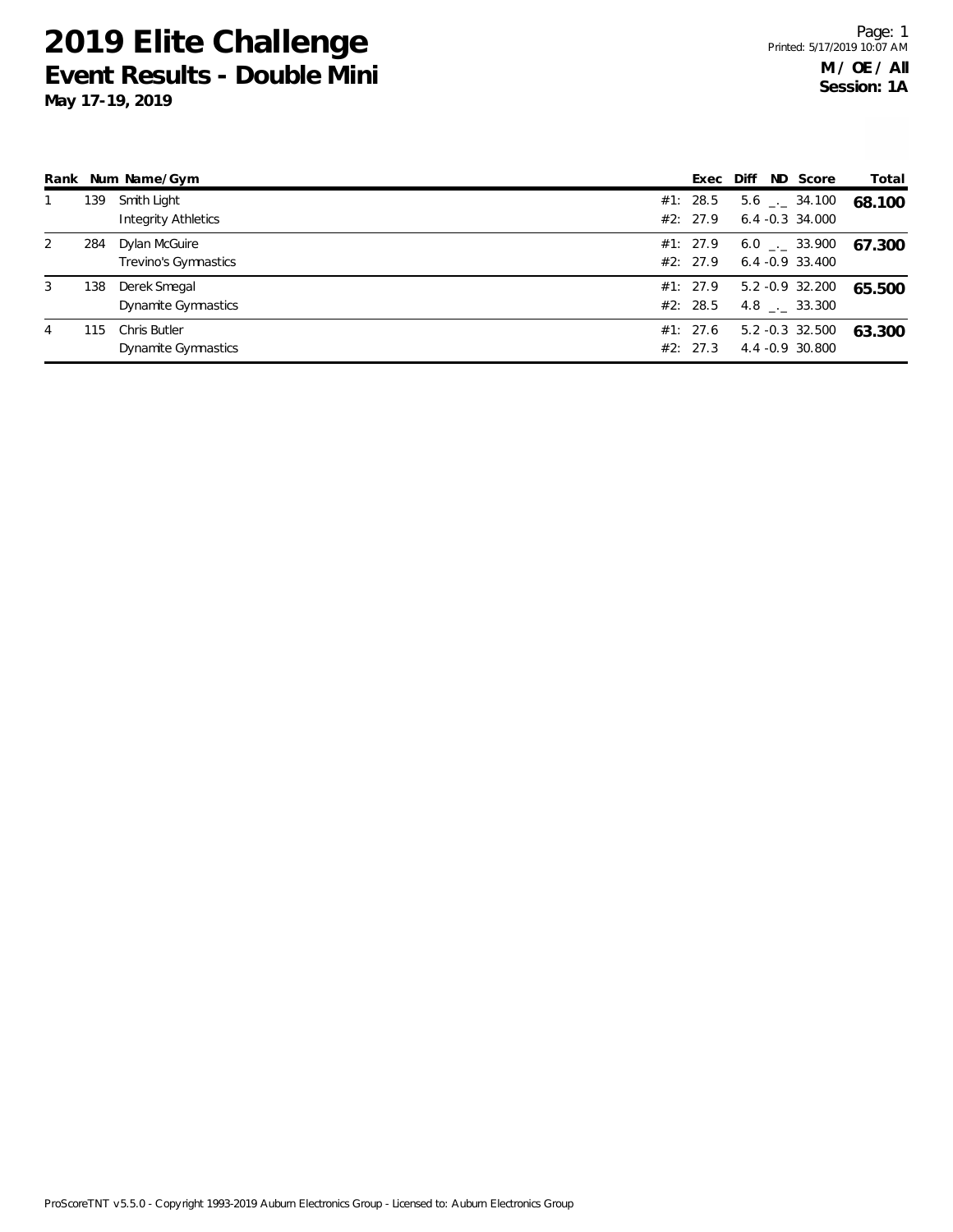|  | Rank Num Name/Gym  |                                 |  | Exec Diff ND Score | Total |
|--|--------------------|---------------------------------|--|--------------------|-------|
|  | 465 Niah Johnson   | #1: 28.2 4.8 -0.9 32.100 65.100 |  |                    |       |
|  | TAG USA Gymnastics | $#2: 28.2 \t 4.8 \t - 33.000$   |  |                    |       |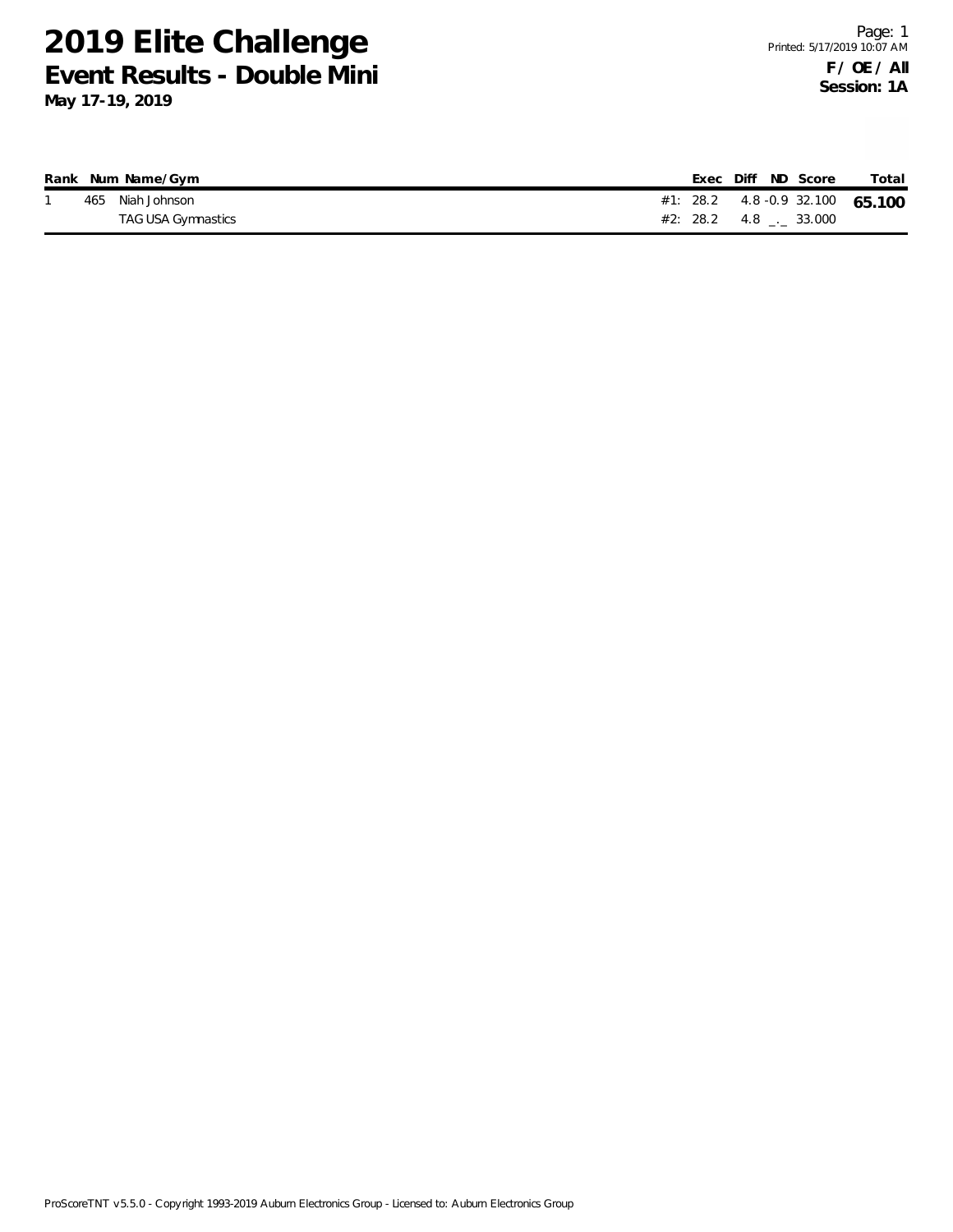|                |     | Rank Num Name/Gym                      |     | Exec     | Diff ND Score                  |       | Total  |
|----------------|-----|----------------------------------------|-----|----------|--------------------------------|-------|--------|
| 1              | 102 | Dom Dumas                              |     | #1: 28.5 | 6.9 $_{\leftarrow}$ 35.400     |       | 70.900 |
|                |     | Air Extreme                            |     | #2: 29.1 | $6.4$ $\_\_$ 35.500            |       |        |
| 2              | 200 | Aniket Rahane                          |     | #1: 28.5 | 7.3 -0.3 35.500                |       | 70.700 |
|                |     | Team Legacy (Coach Patty Gymnastics)   |     | #2: 28.5 | 7.6 -0.9 35.200                |       |        |
| 3              | 217 | Hunter Moravec                         | #1: | 28.2     | 6.8 $_{\leftarrow}$ 35.000     |       | 70.600 |
|                |     | Elite Sports Complex Inc.              |     | #2: 27.6 | $8.0$ __ 35.600                |       |        |
| $\overline{4}$ | 215 | Jace Williams                          |     | #1: 28.2 | $6.8$ $_{\leftarrow -}$ 35.000 |       | 69.900 |
|                |     | North Valley Gymnastics                |     | #2: 28.5 | $6.4$ $-.$ 34.900              |       |        |
| 5              | 202 | Changa Anderson                        |     | #1: 28.8 | 7.2 -0.9 35.100                |       | 69.800 |
|                |     | Silver Stars Gymnastics                |     | #2: 27.9 | 6.8 $_{\leftarrow}$ 34.700     |       |        |
| 6              | 210 | Zachary Ramacci                        |     | #1: 28.2 | $7.3$ $_{\leftarrow}$ 35.500   |       | 68.900 |
|                |     | Twiststars Tumbling & Trampoline       | #2: | 27.9     | $6.4 -0.933.400$               |       |        |
| 7              | 208 | Andy Kehias                            |     | #1: 27.6 | 7.8 -0.9 34.500                |       | 68.300 |
|                |     | <b>Top Star Training Center</b>        | #2: | 28.2     | 6.8 -1.2 33.800                |       |        |
| 8              | 211 | Jonathan Reagan                        | #1: | 28.8     | $5.2$ $_{-}$ 34.000            |       | 68.000 |
|                |     | Carolina Elite Trampoline Academy      |     | #2: 28.8 | $5.2$ _ $-34.000$              |       |        |
| 9              | 101 | Raf Bryant                             | #1: | 28.2     | $6.0 - 0.9 33.300$             |       | 67.800 |
|                |     | Integrity Athletics                    |     | #2: 28.2 | 7.2 - 0.9 34.500               |       |        |
| 10             | 216 | Merrill Hunter                         |     | #1: 27.9 | $6.4$ _. 34.300                |       | 67.400 |
|                |     | Team Legacy (Coach Patty Gymnastics)   |     | #2: 27.9 | $6.4 - 1.2$ 33.100             |       |        |
| 11             | 219 | Cub Chivington                         |     | #1: 27.6 | $6.0 - 1.2$ 32.400             |       | 66.200 |
|                |     | North Valley Gymnastics                |     | #2: 27.9 | 6.8 - 0.9 33.800               |       |        |
| 12             | 218 | Nate Stearns                           |     | #1: 28.2 | $6.0$ $_{--}$ 34.200           |       | 65.900 |
|                |     | Top Star Training Center               |     | #2: 27.6 | 5.6 -1.5 31.700                |       |        |
| 13             | 206 | Garrett George                         |     | #1: 27.6 | 5.6 -0.9 32.300                |       | 63.700 |
|                |     | Merino Trampoline Gymnastics Academy   |     | #2: 26.7 | 5.6 -0.9 31.400                |       |        |
| 14             | 403 | Charlie Larson                         | #1: | 20.1     | $3.2$ $-23.300$                |       | 60.500 |
|                |     | <b>Gleasons Gymnastics Maple Goves</b> |     | #2: 28.8 | $8.4$ $_{\leftarrow}$ 37.200   |       |        |
| 15             | 405 | Rory O'Neil                            | #1: | 19.8     | $3.2$ $_{\leftarrow}$ 23.000   |       | 54.400 |
|                |     | Gleasons Gymnastics Maple Goves        |     | #2: 26.7 | 5.6 -0.9 31.400                |       |        |
| 16             | 201 | Julian Wright                          | #1: | 29.1     | $7.2$ $_{\leftarrow}$ 36.300   |       | 36.300 |
|                |     | Silver Stars Gymnastics                | #2: | 0.0      | $0.0$ --                       | 0.000 |        |
| 17             | 199 | Zeke Dayton                            | #1: | 0.0      | $0.0$ $_{-}$                   | 0.000 | 34.500 |
|                |     | Wasatch T&T                            | #2: | 28.5     | 7.2 -1.2 34.500                |       |        |
| 18             | 232 | Andrew Lamb                            | #1: | 0.0      | $0.0$ _._ 0.000                |       | 34.400 |
|                |     | World Elite                            |     | #2: 27.9 | $6.8 - 0.3$ 34.400             |       |        |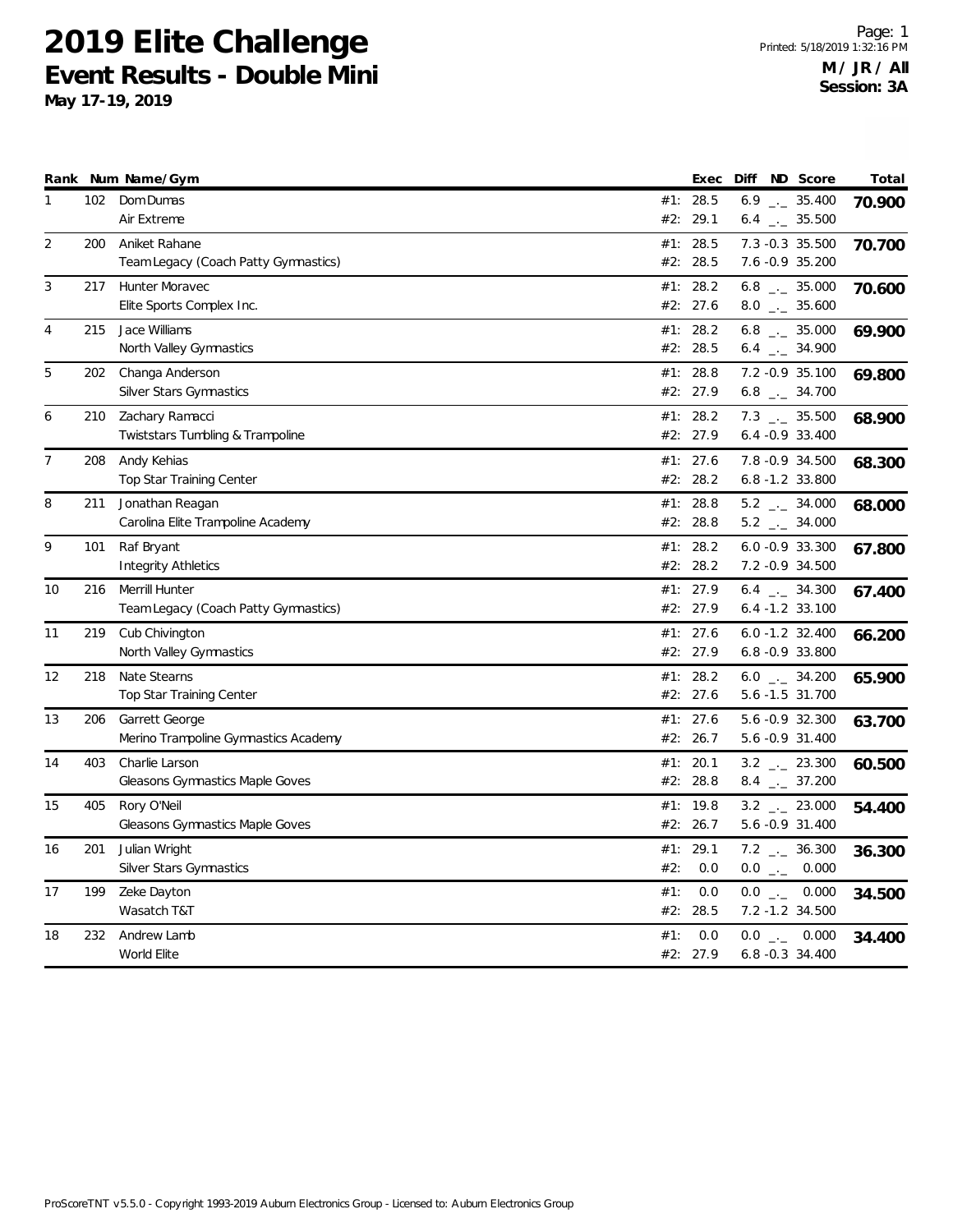|                |     | Rank Num Name/Gym                                  |     | Exec                 | Diff<br>ND Score                                             | Total  |
|----------------|-----|----------------------------------------------------|-----|----------------------|--------------------------------------------------------------|--------|
| 1              | 410 | Maia Amano<br>Merino Trampoline Gymnastics Academy |     | #1: 27.9<br>#2: 29.1 | $6.0$ $_{\leftarrow}$ 33.900<br>$5.6$ $_{\leftarrow}$ 34.700 | 68.600 |
| 2              | 212 | Allie Singer<br>World Elite                        |     | #1: 28.5<br>#2: 28.2 | $6.0 - 0.3$ 34.200<br>$6.0$ _ 34.200                         | 68.400 |
| 3              | 207 | Andi Holmes<br>North Valley Gymnastics             |     | #1: 28.5<br>#2: 27.9 | $5.6$ _._ 34.100<br>$6.0$ _ 33.900                           | 68.000 |
| 4              | 198 | Aliah Raga<br>Dulles Gymnastics Academy            |     | #1: 28.2<br>#2: 28.2 | $5.6$ __ 33.800<br>5.6 -0.9 32.900                           | 66.700 |
| 5              | 103 | Shelby Nobuhara<br>High Altitude                   | #2: | #1: 28.2<br>27.0     | $6.8 - 0.9$ 34.100<br>$6.4 - 1.5$ 31.900                     | 66.000 |
| 6              | 204 | Cammie Cooper<br>Tennessee Elite Gymnastics        |     | #1: 27.3<br>#2: 27.9 | 5.2 -0.3 32.200<br>4.8 $\qquad$ 32.700                       | 64.900 |
| $\overline{7}$ | 213 | Sophie Stone<br>3T1                                |     | #1: 28.8<br>#2: 27.3 | 5.2 -0.9 33.100<br>4.4 -1.2 30.500                           | 63.600 |
| 8              | 209 | Krista McNary<br>Victoria Gymagic Inc.             |     | #1: 27.9<br>#2: 26.7 | $6.0$ _ 33.900<br>$2.8$ $_{\leftarrow}$ 29.500               | 63.400 |
| 9              | 106 | Olivia Lanham<br>Let It Shine Gymnastics           |     | #1: 27.3<br>#2: 27.3 | 4.8 - 0.9 31.200<br>4.4 -0.9 30.800                          | 62.000 |
| 10             | 214 | Brooke Warzecha<br>Victoria Gymagic Inc.           | #1: | 0.0<br>#2: 27.3      | $0.0$ _ 0.000<br>5.6 -0.3 32.600                             | 32.600 |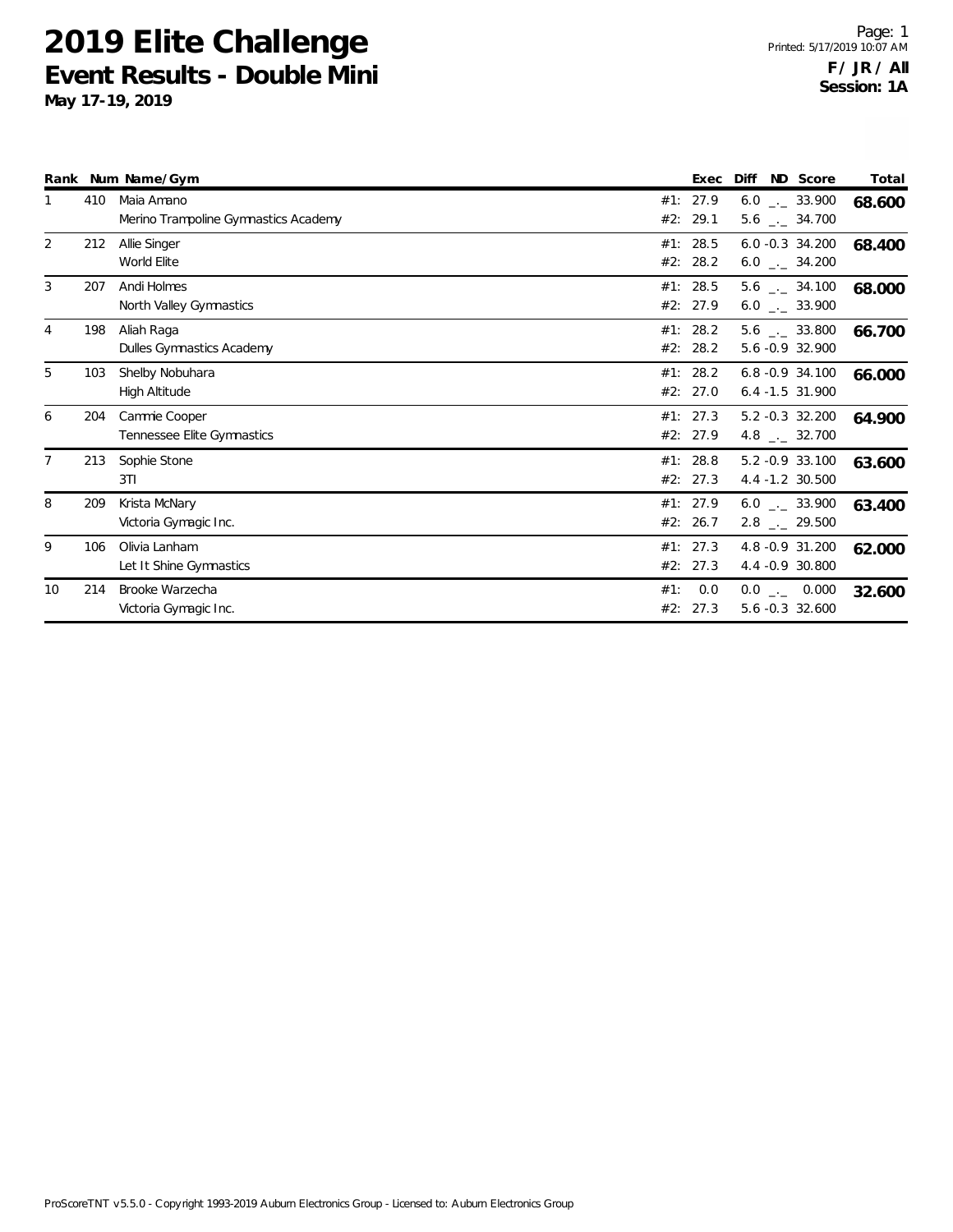|                |     | Rank Num Name/Gym                   |          | Exec | Diff ND Score                | Total  |
|----------------|-----|-------------------------------------|----------|------|------------------------------|--------|
| 1              | 296 | Ruben Padilla                       | #1: 28.2 |      | 10.8 -0.9 38.100             | 76.100 |
|                |     | Wasatch T&T                         | #2:      | 28.8 | $9.2$ $_{\leftarrow}$ 38.000 |        |
| 2              | 141 | Alex Renkert                        | #1:      | 28.8 | $9.2$ $-2$ 38.000            | 74.800 |
|                |     | <b>Integrity Athletics</b>          | #2:      | 28.2 | 8.9 -0.3 36.800              |        |
| 3              | 295 | Noah Orr                            | #1: 29.1 |      | 6.6 $_{\leftarrow}$ 35.700   | 73.200 |
|                |     | Air Sports                          | #2: 29.1 |      | $8.4$ $_{-1}$ 37.500         |        |
| 4              | 152 | CJ Rhoades                          | #1: 28.5 |      | $9.2 - 1.2$ 36.500           | 72.800 |
|                |     | <b>Amplify Gymnastics</b>           | #2: 28.2 |      | 8.4 -0.3 36.300              |        |
| 5              | 294 | <b>Trevor Harder</b>                | #1:      | 28.5 | $6.9$ $_{\leftarrow}$ 35.400 | 71.900 |
|                |     | Carolina Elite Trampoline Academy   | #2: 28.5 |      | $8.0$ __ 36.500              |        |
| 6              | 147 | Simon Smith                         | #1:      | 26.4 | $8.1$ $-2$ 34.500            | 71.700 |
|                |     | <b>High Altitude</b>                | #2: 28.8 |      | $8.4$ $_{-}$ 37.200          |        |
| $\overline{7}$ | 150 | Aidan Casey                         | #1: 27.6 |      | $8.0$ _ 35.600               | 70.500 |
|                |     | Seattle Gymnastics-Ballard          | #2: 28.2 |      | 7.6 -0.9 34.900              |        |
| 8              | 146 | Joshua Rasoul                       | #1: 28.2 |      | 7.2 - 0.9 34.500             | 69.400 |
|                |     | So Cal TTC                          | #2: 28.2 |      | 7.6 -0.9 34.900              |        |
| 9              | 298 | <b>Weston Sitz</b>                  | #1:      | 27.9 | 6.8 -0.3 34.400              | 69.100 |
|                |     | Eagle Gymnastics Academy            | #2: 27.9 |      | $6.8$ $_{-}$ 34.700          |        |
| 10             | 143 | Randy Holmes                        | #1: 28.5 |      | $6.0 - 1.2$ 33.300           | 69.000 |
|                |     | <b>Gymnastics Central</b>           | #2: 28.5 |      | $7.2$ $_{-}$ 35.700          |        |
| 11             | 290 | Nick Melloni                        | #1: 27.9 |      | $6.0 -0.3$ 33.600            | 68.700 |
|                |     | Dulles Gymnastics Academy           | #2: 28.2 |      | 7.2 -0.3 35.100              |        |
| 12             | 291 | Jeremy Cooper                       | #1: 27.6 |      | $6.4 - 1.2$ 32.800           | 68.500 |
|                |     | National Gymnastics Training Center | #2: 28.5 |      | $7.2$ $_{-1}$ 35.700         |        |
| 13             | 144 | Nick Francken                       | #1: 28.2 |      | 7.2 -0.9 34.500              | 67.400 |
|                |     | Tornado Sport Club                  | #2: 27.3 |      | 6.8 -1.2 32.900              |        |
| 14             | 292 | Joshua Cooper                       | #1: 27.9 |      | 6.8 -0.3 34.400              | 66.800 |
|                |     | National Gymnastics Training Center | #2: 27.9 |      | 4.8 -0.3 32.400              |        |
| 15             | 302 | KJ Newman                           | #1: 27.9 |      | 7.2 -1.2 33.900              | 66.000 |
|                |     | National Gymnastics Training Center | #2: 25.5 |      | 6.9 -0.3 32.100              |        |
| 16             | 142 | Tate Simmons                        | #1:      | 20.4 | $2.4$ $-22.800$              | 22.800 |
|                |     | Amplify Gymnastics                  | #2:      | 0.0  | $0.0$ _._ 0.000              |        |